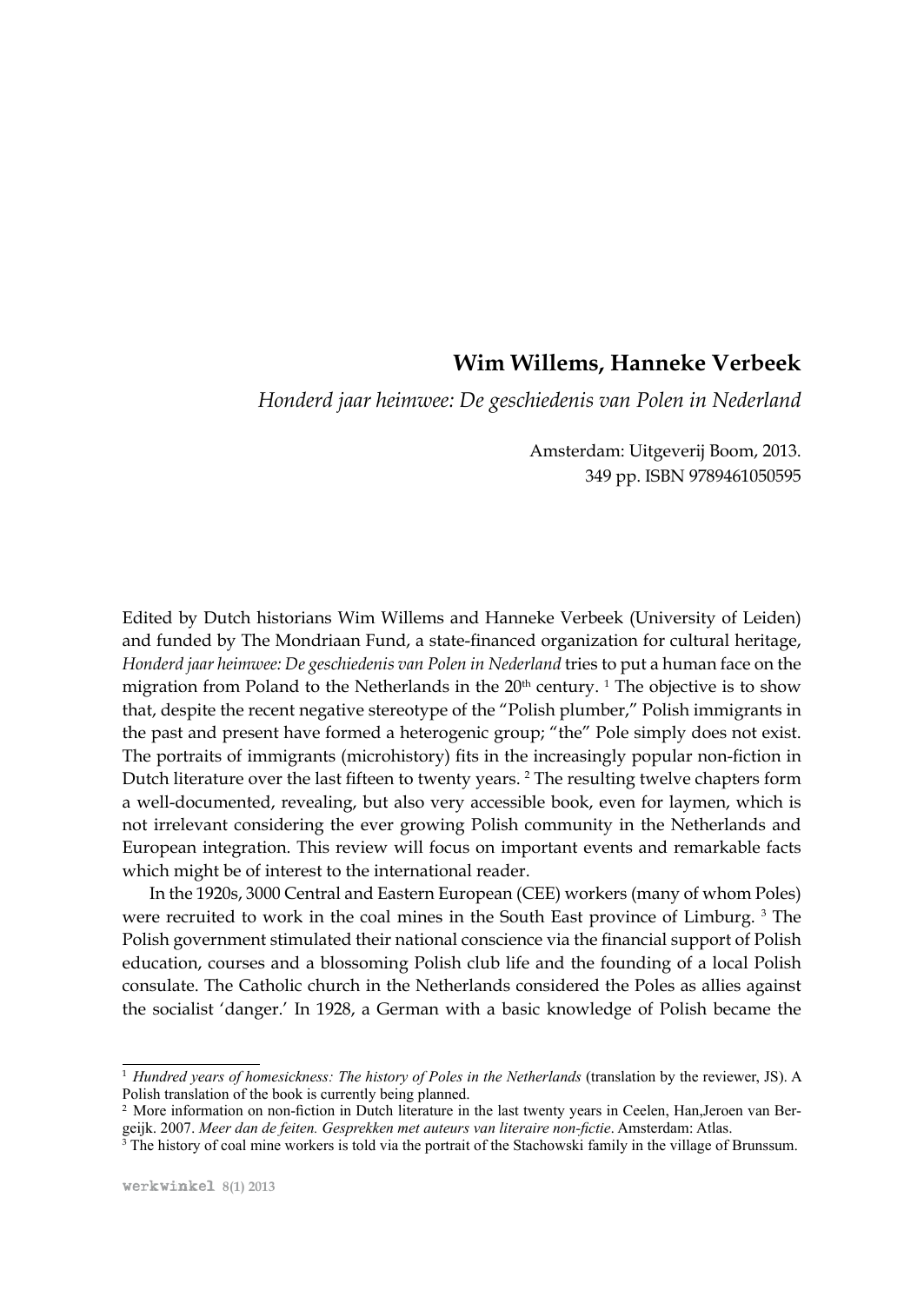popular priest for the Polish community, which by 1930 had expanded to approximately 6000 people. During the economic crisis of the 1930s, more than 50% of the Polish miners became redundant and many lost their accommodation and (temporary) residence permits. The German and Soviet invasions prevented many families, who never desired a permanent stay, from returning to Poland. During the occupation, the miners in Limburg were not forced to work as convicts in Germany because of the economic importance of the coal industry. The Germans attempted to persuade the Poles to become *Volksdeutsche*, which made some go into hiding while others became members of the *Nationaal-Socialistische Beweging in Nederland* (NSB). 4 After World War II, approx. 5000 new CEE labour immigrants were attracted (including demobilized Polish soldiers in England) and the social life revived, although half of the immigrants left after six months to the USA and Canada. Remarkably, until the mid-1970s, the Polish community only acknowledged the Polish government-in-exile in London, not the communist authorities in Warsaw.

The second chapter, focusing on the Polish-Jewish immigrants in The Hague, represents an image of the Jewish entrepreneur via the portrait of the Sprecher family. Although little information can be found on pre-war Polish Jews in the Netherlands, a Polish-Jewish community did live in Scheveningen, a popular seaside resort close to The Hague, and worked mostly in the hotel and catering sector. These 1300 immigrants kept strong ties with relatives in Krakau. After World War I, Eastern European Jews were taken care of by the authorities in The Hague. Many Chassidic Jews stayed in the Netherlands because the newly independent Polish state did not recognize them as Polish citizens. In the 1930s, the rather Zionist-oriented Polish-Jewish community had a blossoming club life, just as in Amsterdam and Rotterdam. Although official numbers are absent, an estimated 5000 Jewish refugees from CEE came to the Netherlands between 1933-40. It is also unknown how many Polish Jews in The Hague escaped during the German occupation.<sup>5</sup>

The elaborate portrait of judge Michał Rostworowski at the Permanent Court of International Justice, who was honored in 2011 at the Polish embassy, is the steppingstone for the overview on Polish early  $20<sup>th</sup>$  century history. The subsequently fourth chapter concerns the liberation of the city of Breda in the southern North Brabant province, where the Polish 1<sup>st</sup> Armoured Division was commanded by General Stanisław Maczek. Because many locals had never heard of Poland, Maczek's soldiers distributed information cards with a map of Poland. Since the local barracks did not have enough space, local families hosted the soldiers, and despite sermons in the churches against too friendly behaviour with the liberators, more than one local girl got married to a soldier. About 250 Polish soldiers stayed in Breda, relying solely on themselves, and were quickly absorbed by the local community. In the 1950s, Polish associations provided cultural activities, educational facilities and societal and financial support. In the 1950s, approx. 5200 Poles lived in the

<sup>4</sup>  *National Socialist Movement in the Netherlands*.

 $5$ The remarkable difference in the percentages of killed Jews in the Netherlands (75%), Belgium (40%) and France (25%) is mainly caused by the monopoly of the German police in the organization and execution of the deportations. In the Netherlands, organized resistance and hiding possibilities came later than in Belgium or France (Griffioen & Zeller. 2011. *Jodenvervolging in Nederland, Frankrijk en België.* Amsterdam: Boom).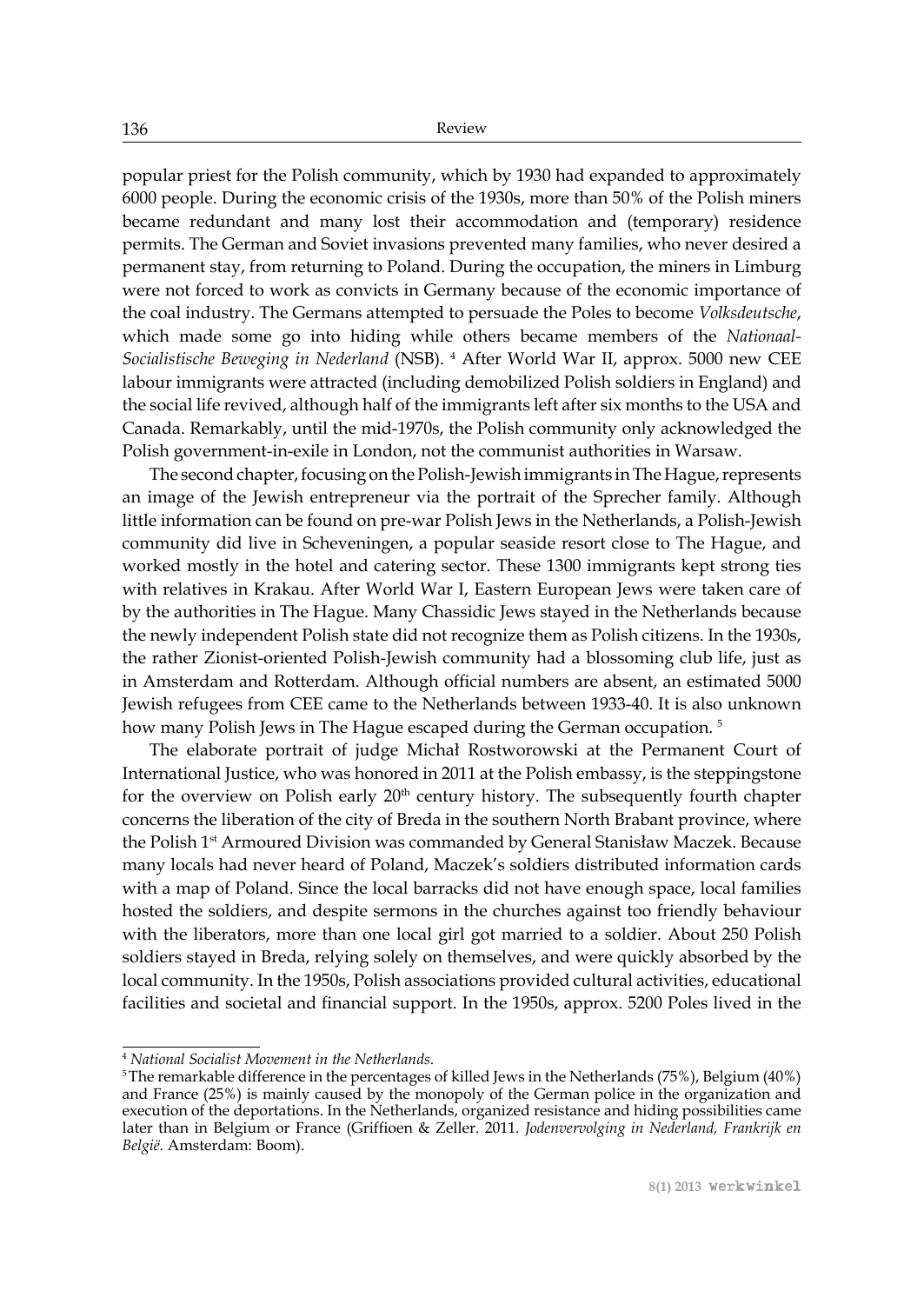Netherlands, as opposed to 60.000 in Belgium. 6 During the martial law (1981-83), Polish associations in the Netherlands were involved in the transport of food and clothing packages to Poland. Until the end of the Cold War, the communist authorities controlled letters, thus making correspondence with relatives in the homeland limited and difficult.

The political and media interest in Poland increased in the 1980s. The representation of Solidarity (*Solidarność*) in the Netherlands was founded on the efforts by bilingual Polish immigrants, who attempted to narrow the gap between the two countries and were supported by the Dutch peace movement. <sup>7</sup> The majority of the Polish immigrants and asylum seekers, who were employed in the horticulture as seasonal workers, were not politically active, partly because of warnings by the Polish embassy. The main Dutch trade union FNV and the social-democrat PvdA expressed solidarity with the strikers.<sup>8</sup> The relation between left-wing Dutch supporters of the strikes and Polish dissidents and refugees was characterized by mutual confusion and discomfort.

The seventh chapter gives an impression of the representation of Polish immigrants in the Dutch press over the last 15 years, and is followed by a number of love stories, forming an interesting but slightly strange intermezzo between hard topics such as WWII, Solidarity and the current labour market. 9 In 2011, 9600 Dutch-Polish couples were in existence (2/3 married). In 90% of the relationships the woman was Polish and the overwhelming majority lived in the Netherlands. The reason for migration has not always been marriage, but also education, work or adventure. The thread in these relationships seems to be differences of opinion because of cultural differences and communication problems because of the language barrier.

The portraits of three young Poles belonging to the so-called "generation 2000," that migrated around that year, show that also the recent immigrant group is heterogenic. Previously conducted studies have already shown the goals, experiences, chances and problems on the labour market of these young immigrants. <sup>10</sup> In the reports of exploitation of workers (salary, housing), Dutch society, that complains about annoyances caused by CEE immigrants, does not give a positive impression. It is difficult to predict how many Poles will stay in the Netherlands in the long term (although research has indicated at least 40%).

The people chosen for the stories include fortunately both elite figures (scientists, judges, ambassadors) and the man in the street (soldiers, small entrepreneurs and

<sup>8</sup>*Federatie Nederlandse Vakbeweging*, *Partij van de Arbeid*.

<sup>6</sup> Jan Nikerk, former representative of the Polish government-in-exile in the Netherlands and later social demographer and urban planner, is the subject of the fifth chapter.

<sup>7</sup> Informatiebureau Solidarność (translations of press reports), Merpol (financial support), Polencomites (in the major cities, active during the martial law). The 6<sup>th</sup> chapter provide the portraits of Jan Minkiewicz, Sasza Malko, Michel Korzec and Jan Zielonka, who were actively involved with Solidarity in the Netherlands and later followed media or academic careers.

<sup>9</sup>For an earlier published and extensive analysis of the representation of Polish and Central and Eastern European immigrant workers in Dutch media and political discourse, see Sterckx, J. 2012. *Het beeld van de Midden- en Oost-Europese arbeidsmigrant in Nederlandse nieuwsmedia en het politieke discours (2000-2011).* Comparatieve Neerlandistiek (09-2012, nr. 3).

<sup>10</sup>Korf, Dirk J. (e.a.). 2009. *Polen in Nederland*. Utrecht: Forum.